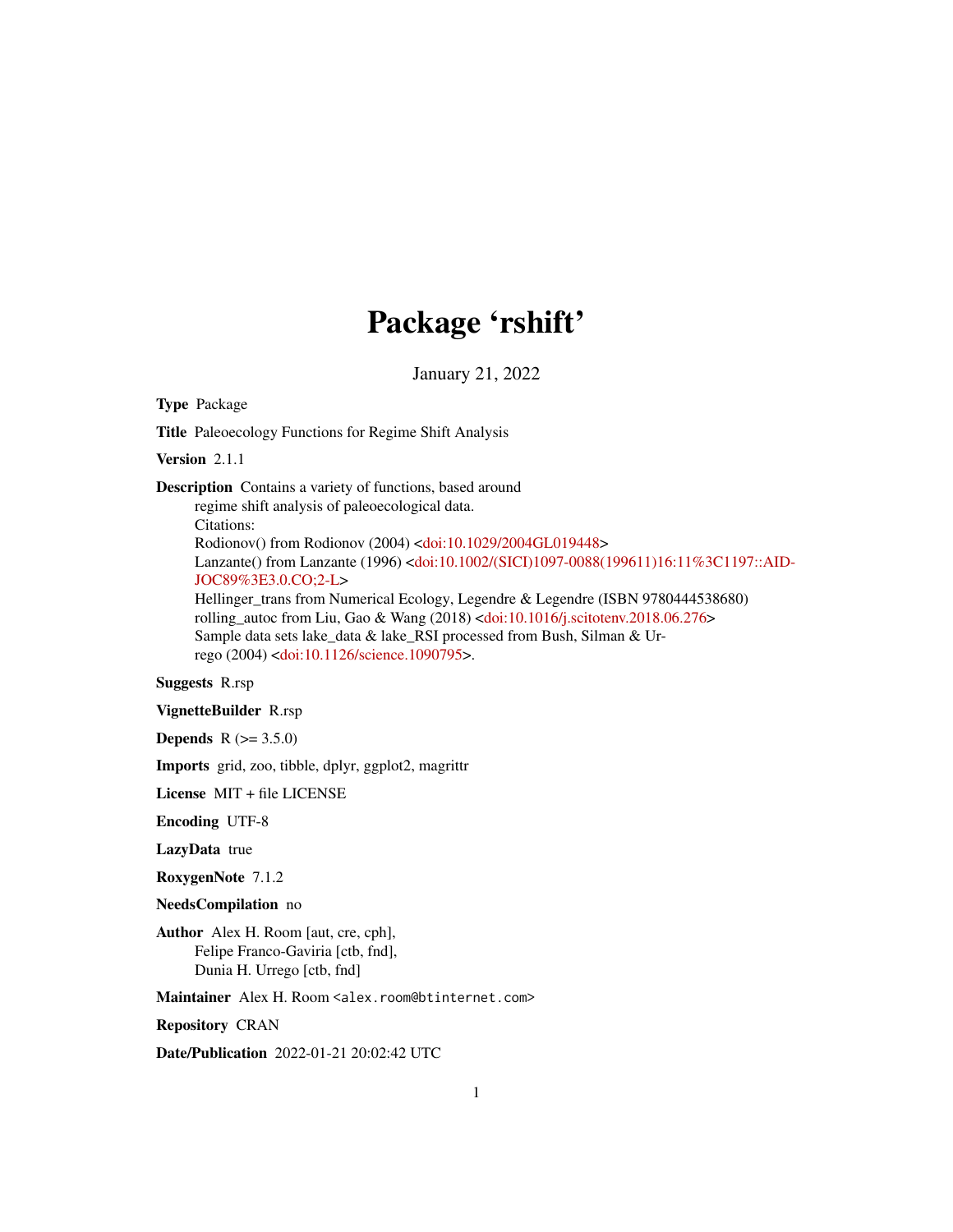## <span id="page-1-0"></span>R topics documented:

| Index | -8 |
|-------|----|

absolute\_to\_percentage

*Converts absolute abundance data to a percentage of total abundance for each site*

#### Description

Converts absolute abundance data to a percentage of total abundance for each site

#### Usage

absolute\_to\_percentage(data, col, site)

#### Arguments

| data | The dataframe to be used.                      |
|------|------------------------------------------------|
| col  | The column that change is being measured on.   |
| site | The column containing the site of each sample. |

#### Value

The 'data' dataframe with an added 'percentage' column.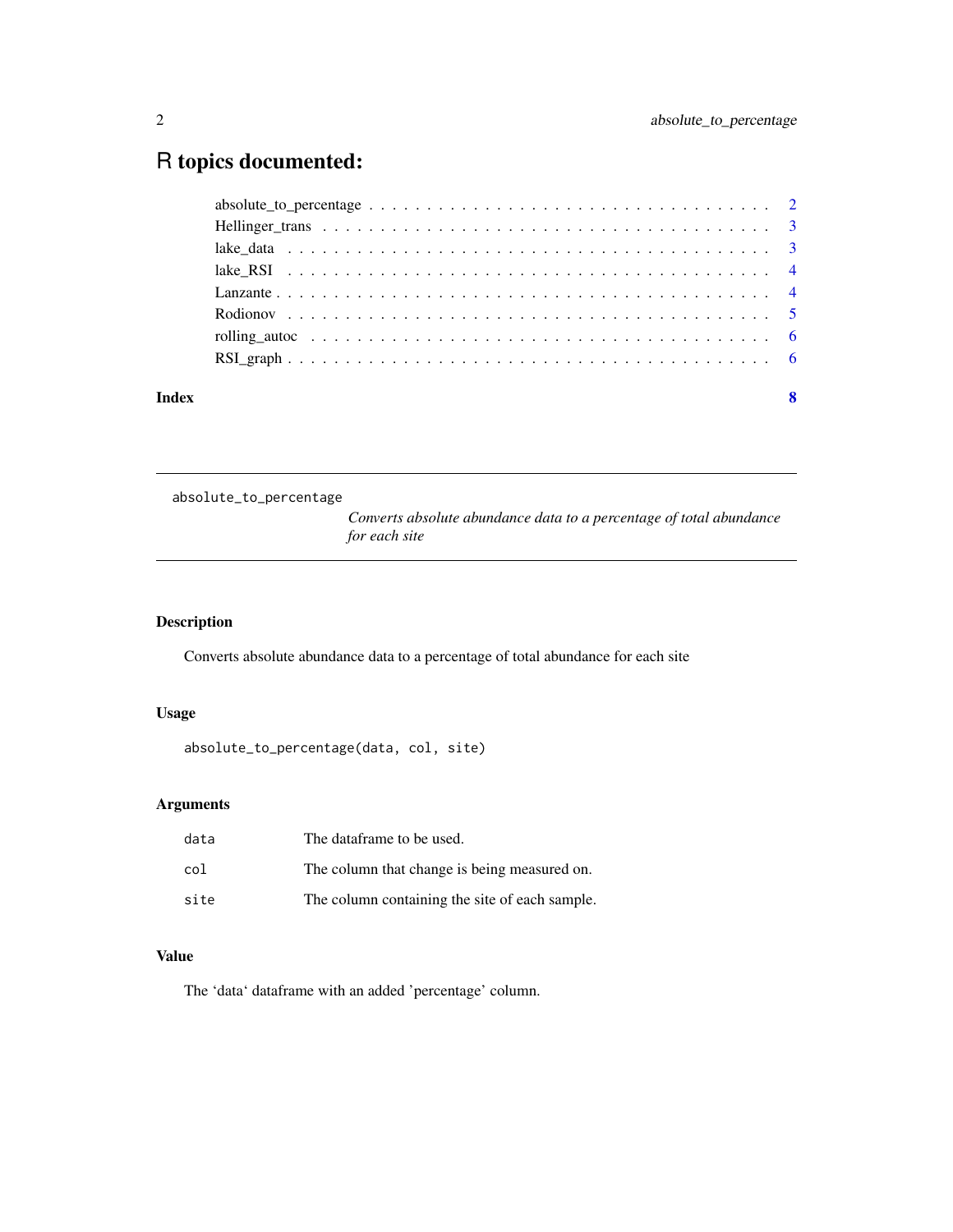#### <span id="page-2-0"></span>Description

Hellinger transforms data (Legendre and Legendre, Numerical Ecology)

#### Usage

```
Hellinger_trans(data, col, site)
```
#### Arguments

| data | The dataframe to be used.                      |
|------|------------------------------------------------|
| col  | The column that change is being measured on.   |
| site | The column containing the site of each sample. |

#### Value

The 'data' dataframe with an added 'hellinger\_trans\_vals' column.

| lake_data | DCA-ordinated pollen data from Lake Consuelo |
|-----------|----------------------------------------------|
|-----------|----------------------------------------------|

#### Description

A dataset containing pre-processed DCA-ordinated data from Bush, Silman & Urrego (2004) <doi:10.1126/science.1090795>.

#### Usage

data(lake\_data)

#### Format

A data frame with 39 rows and 2 variables

#### Details

- DCA1 DCA values for each timepoint from the raw dataset.
- Age timepoint of each sample that has been DCA-ordinated.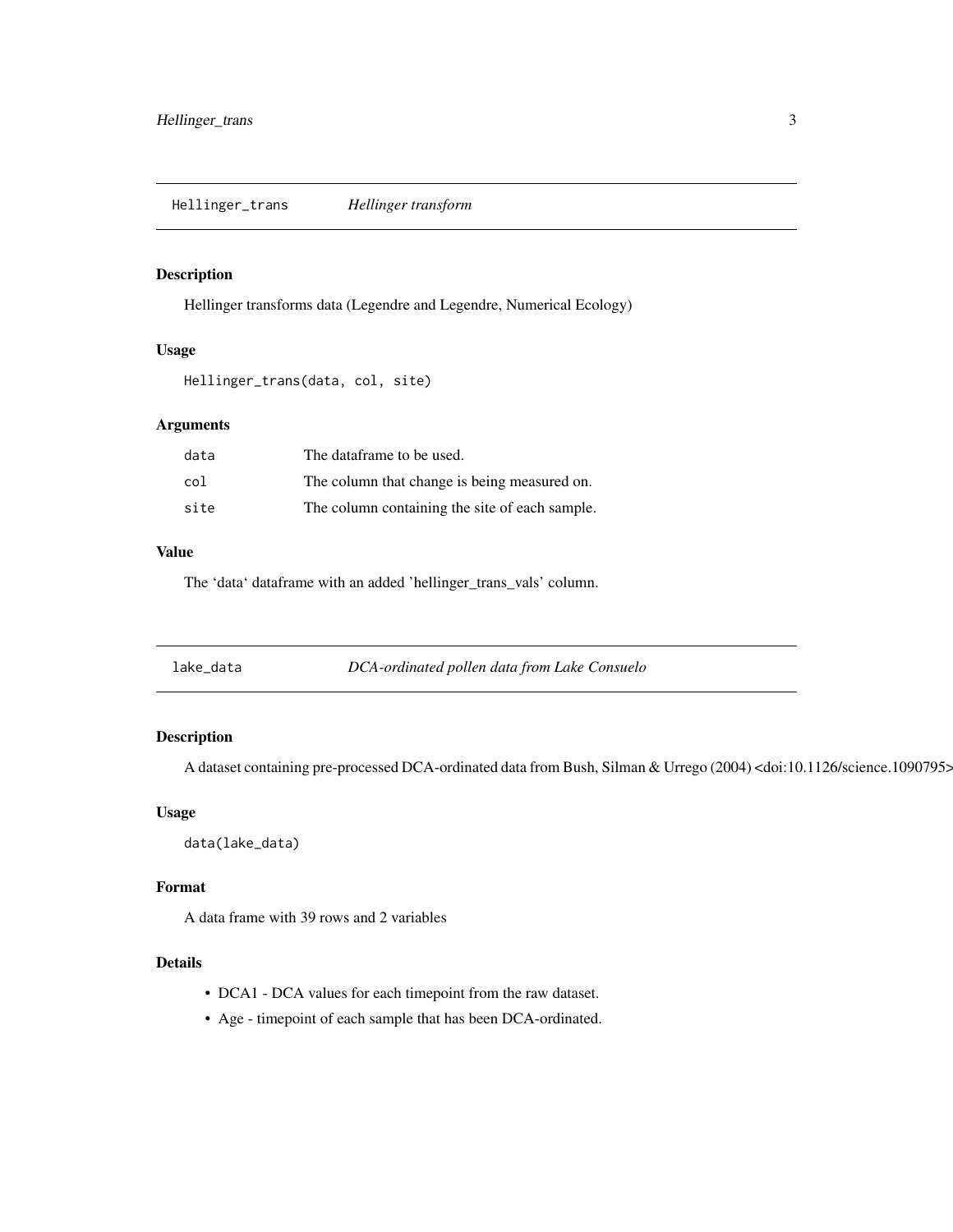<span id="page-3-0"></span>

#### Description

A dataset containing pre-processed DCA-ordinated data from Bush, Silman & Urrego (2004) <doi:10.1126/science.1090795>. This data has been processed using Rodionov(lake\_data, "DCA1", "Age", l=5, merge=TRUE)

#### Usage

data(lake\_RSI)

#### Format

A data frame with 39 rows and 3 variables

#### Details

- DCA1 DCA values for each timepoint from the raw dataset.
- Age timepoint of each sample that has been DCA-ordinated.
- RSI Regime Shift Index (see docs for Rodionov()) for each timepoint.

Lanzante *Lanzante L-test*

#### Description

performs the L-method for detection of regime shifts (Lanzante, 1996)

#### Usage

```
Lanzante(data, col, time, p = 0.05, merge = FALSE)
```
#### Arguments

| data  | The dataframe to be used.                                                                                            |
|-------|----------------------------------------------------------------------------------------------------------------------|
| col   | The column we are measuring change on.                                                                               |
| time  | The column containing time units (e.g. age of a subsample)                                                           |
| р     | The largest p-value you want to check regime shifts for. Defaults to $p = 0.05$ .                                    |
| merge | Sets the result to be either a regime-shift only table (if FALSE), or an addition<br>to the original table (if TRUE) |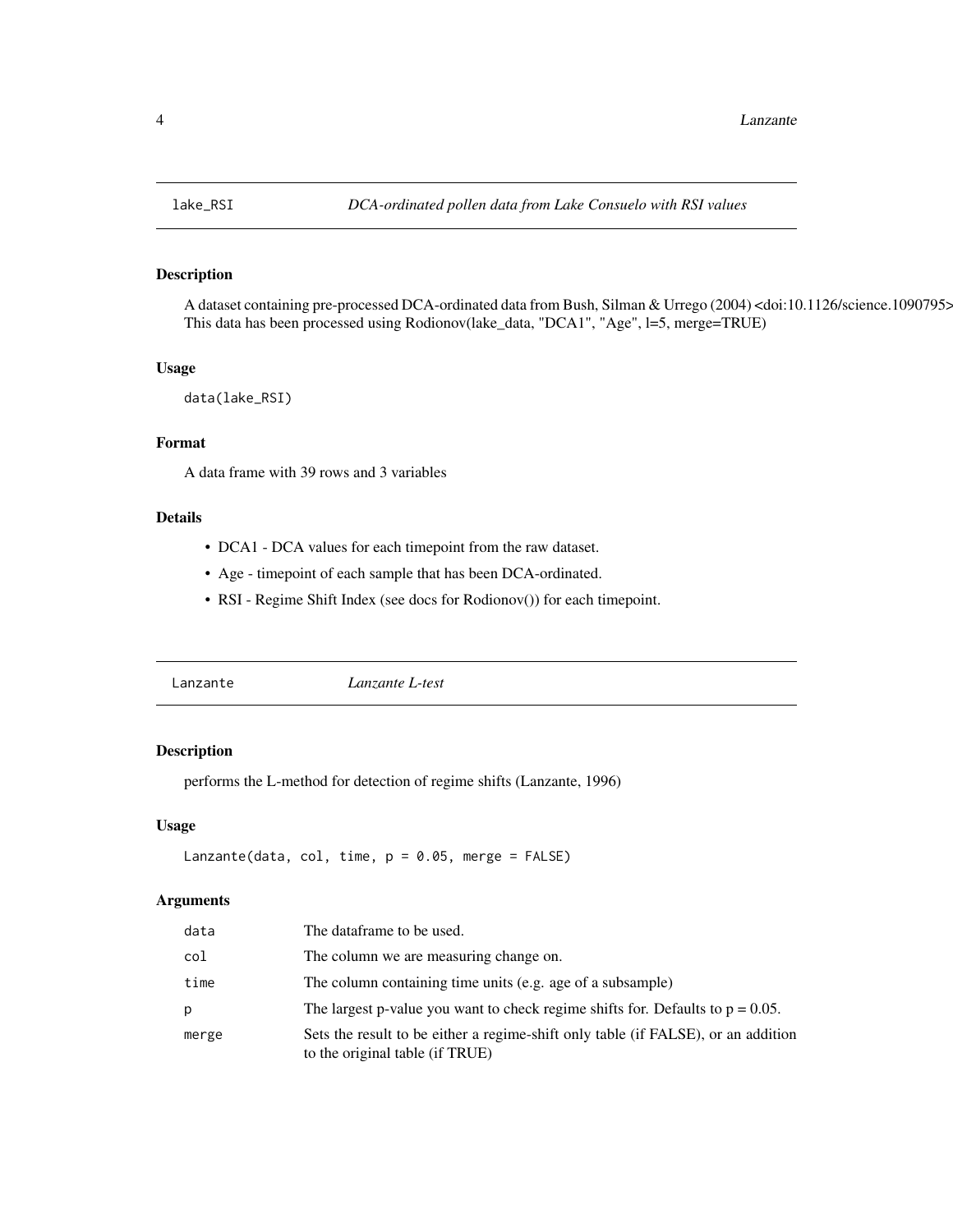#### <span id="page-4-0"></span>Rodionov 5

#### Value

If merge = FALSE (default), produces a 2-column table of time (the time value for each regime shift) and p (the p-value for each regime shift). If merge = TRUE, returns the original dataset with an extra p-value column, giving the p-value for each time unit - 0 for non-shift years.

#### Examples

Lanzante(lake\_data, "DCA1", "Age") Lanzante(lake\_data, "DCA1", "Age", p=0.10, merge=TRUE)

Rodionov *Rodionov (2004)'s STARS algorithm*

#### Description

performs STARS analysis (Rodionov, 2004) on a dataset

#### Usage

Rodionov(data, col, time,  $l$ , prob = 0.95, startrow = 1, merge = FALSE)

#### Arguments

| data     | The dataframe to be used.                                                                                            |
|----------|----------------------------------------------------------------------------------------------------------------------|
| col      | The column we are measuring change on.                                                                               |
| time     | The column containing time units (e.g. age of a subsample)                                                           |
| 1        | The cut-off length of a regime; affects sensitivity (see Rodionov, 2004)                                             |
| prob     | The p-value for significance of a regime shift. Defaults to $p = 0.05$ .                                             |
| startrow | What row the analysis starts at. Defaults to 1.                                                                      |
| merge    | Sets the result to be either a regime-shift only table (if FALSE), or an addition<br>to the original table (if TRUE) |

#### Value

If merge = FALSE (default), produces a 2-column table of time (the time value for each regime shift) and RSI (the regime shift index for each regime shift). If merge = TRUE, returns the original dataset with an extra RSI column, giving the regime shift index for each time unit - 0 for non-shift years.

#### Examples

```
Rodionov(lake_data, "DCA1", "Age", l=5)
Rodionov(lake_data, "DCA1", "Age", l=5, prob=0.99, startrow=2, merge=TRUE)
```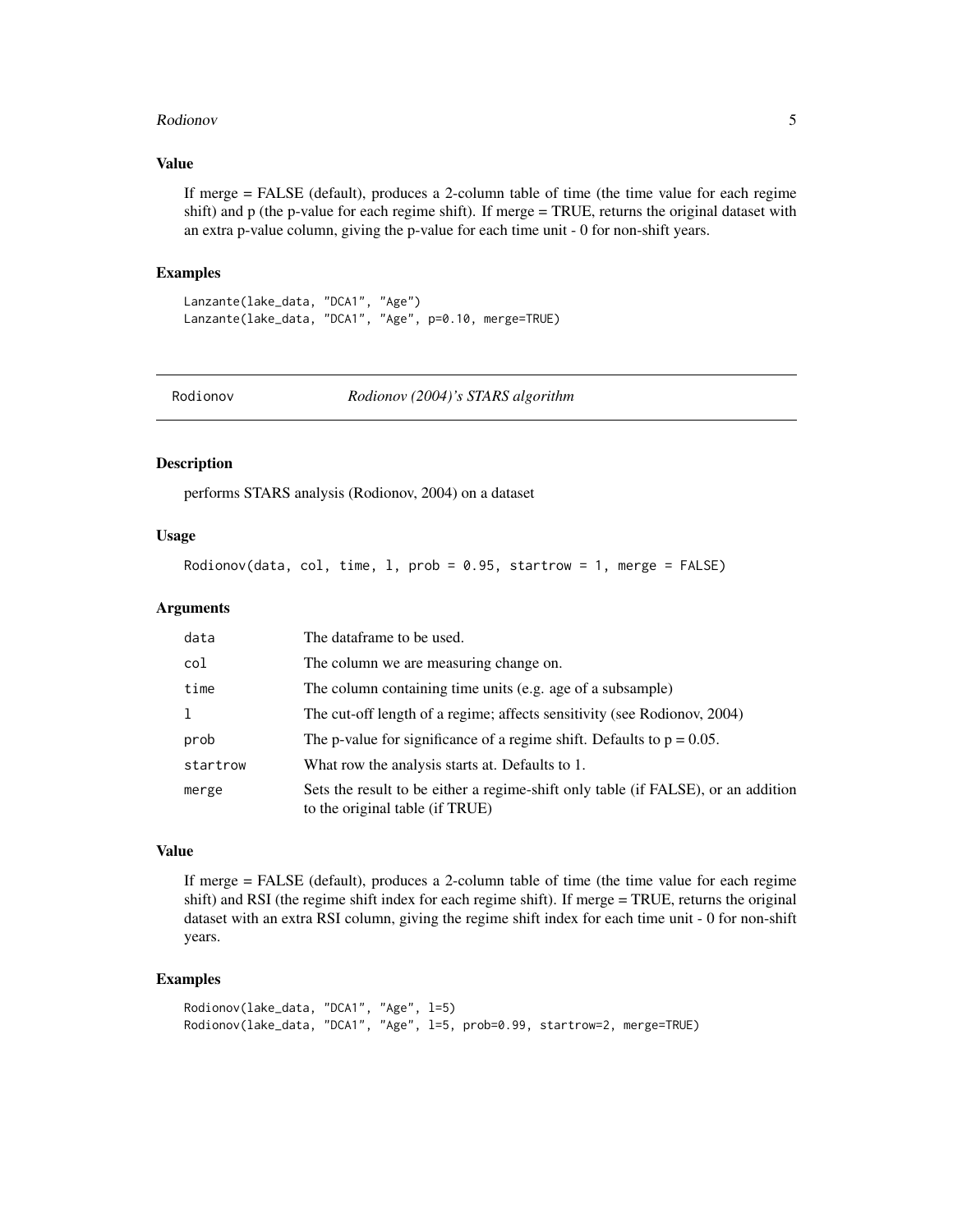<span id="page-5-0"></span>

#### Description

finds lag-1 autocorrelation in a rolling window; can be used to predict resilience (Liu, Gao, & Wang, 2018)

#### Usage

rolling\_autoc(data, col, l)

#### Arguments

| data | The dataframe that will be used.                                |
|------|-----------------------------------------------------------------|
| col  | The column we are measuring change on.                          |
|      | The time interval (no. of columns) used in the autocorrelation. |

#### Value

A table of rolling lag-1 autocorrelation values.

| RSI_graph | Regime Shift Index graph |
|-----------|--------------------------|
|           |                          |

#### Description

creates two graphs, one of data and one of the RSI, as seen in Rodionov (2004)

#### Usage

```
RSI_graph(data, col, time, rsi)
```
#### Arguments

| data | The dataframe that will be used.                                                                 |
|------|--------------------------------------------------------------------------------------------------|
| col  | The column we are measuring change on.                                                           |
| time | The column containing time units (e.g. age of a subsample)                                       |
| rsi  | The column containing RSI values (for best visualisation use Rodionov() with<br>$merge = TRUE$ ) |

#### Value

Two graphs, one on top of the other; one of col against time and one of RSI against time.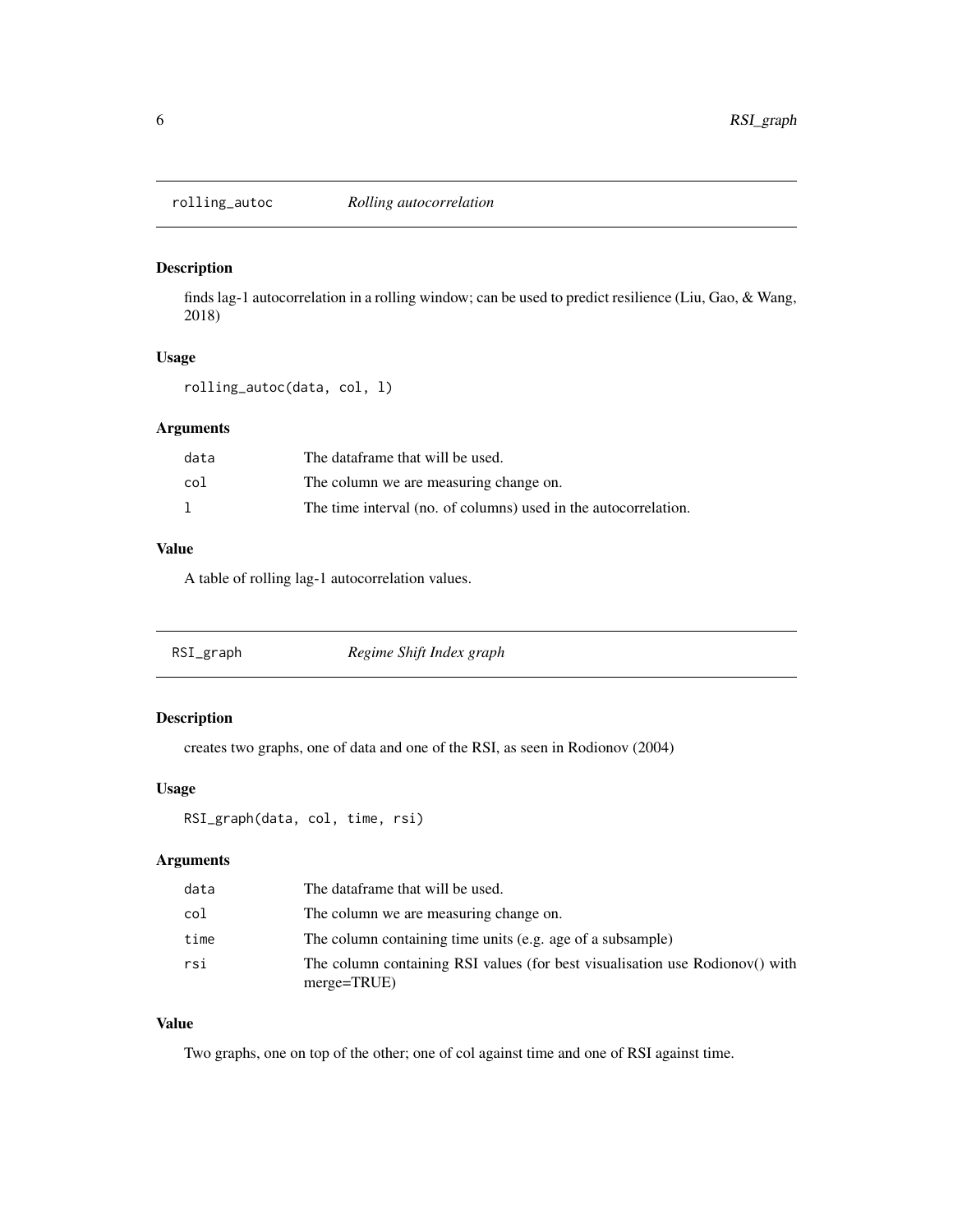### RSI\_graph 7

#### Examples

RSI\_graph(lake\_RSI, "DCA1", "Age", "RSI")